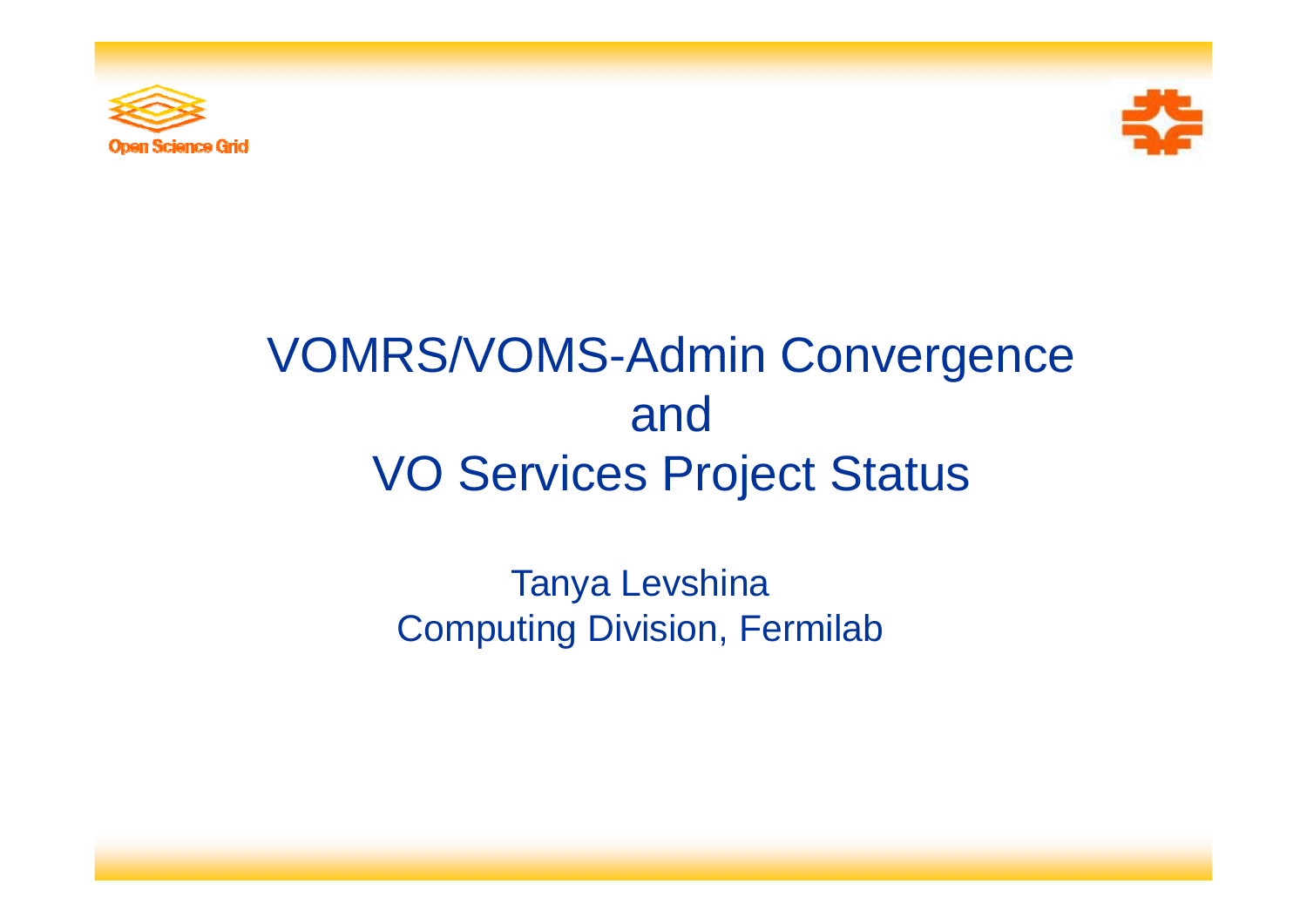

#### **Outlines**



- VOMRS
	- Purpose
	- Scope
	- **Deployment**
	- Convergence with VOMS-Admin
	- Place in Grid World
- VO Services:
	- Gums
	- gPlazma
	- SAZ
	- Authorization Interoperability
	- SVOPME Project
- Conclusion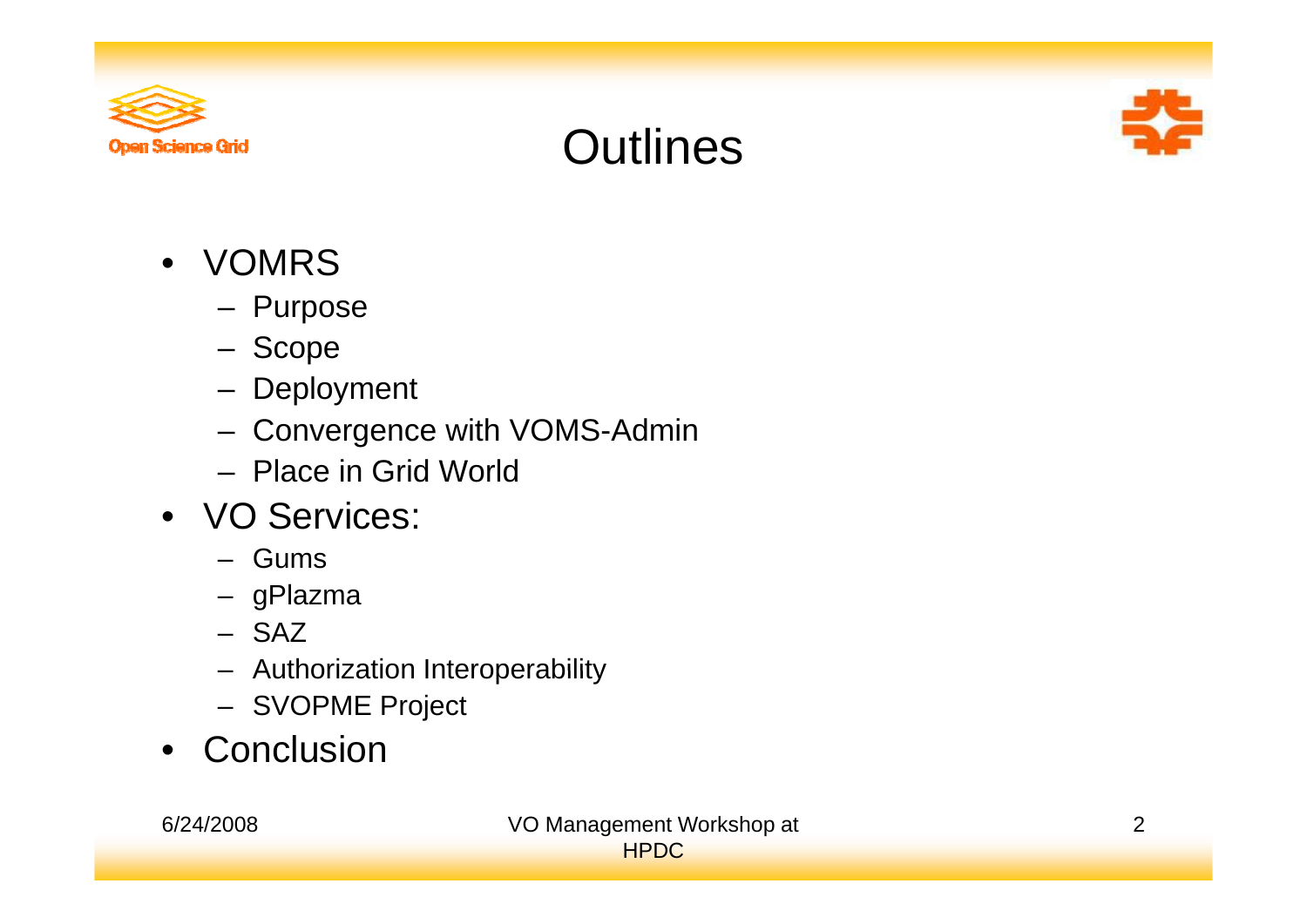

Virtual Organization Management Registration Service (VOMRS)



- VOMRS was developed to address the end-to-end needs for VO membership registration and groupings of common interest within the Fermilab and WLCG contexts.
- Initiated on 1/24/03, first production release - 3/1/2004.
- Some of the collected requirements were incorporated into Joint Security Policy Group (JSPG) VO Membership Management Policy document.
- The implementation is in compliance with JSPG requirements.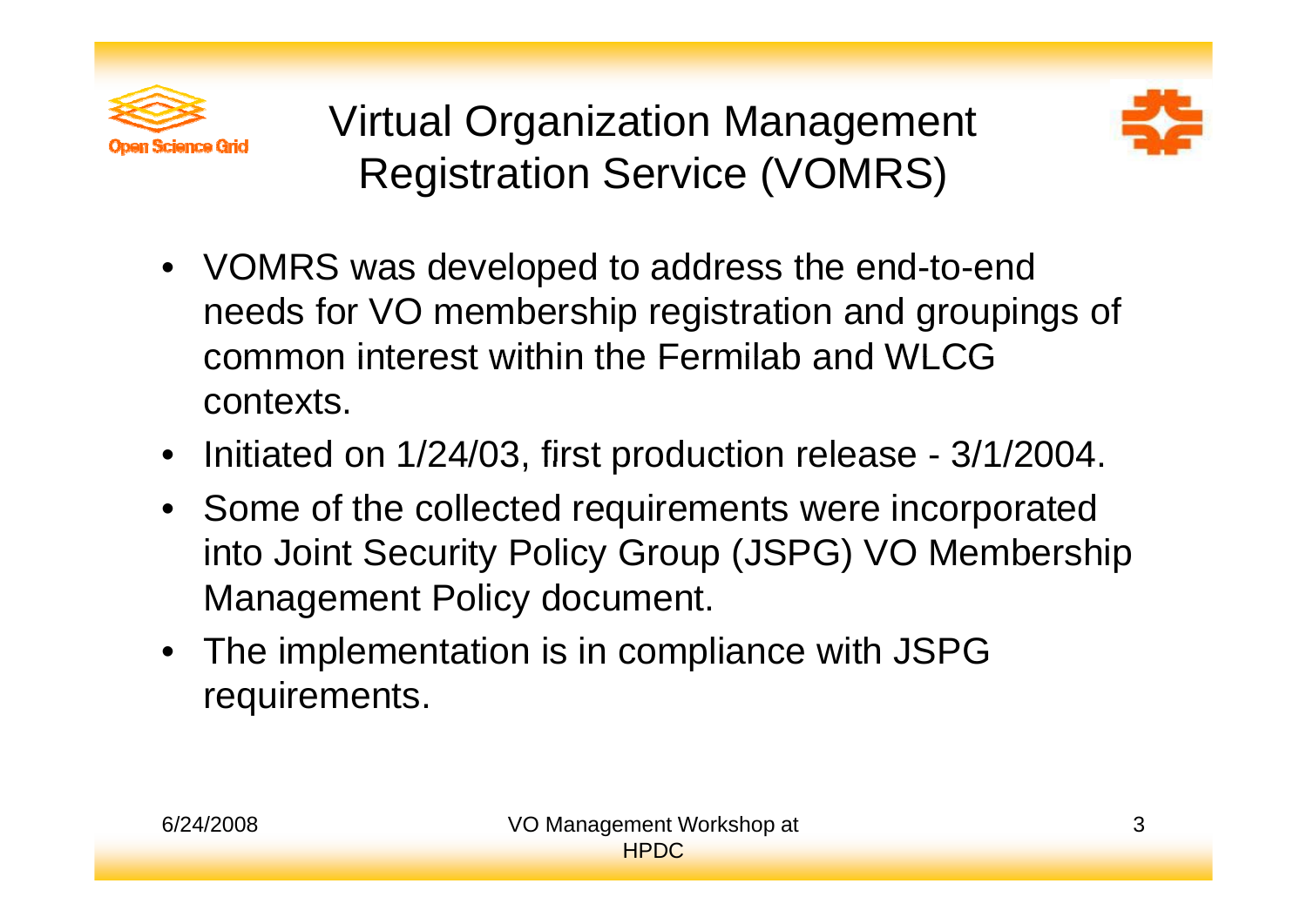

#### VOMRS Scope



VOMRS offers a comprehensive set of services that facilitates secure and authenticated management of VO membership, grid resource authorization and privileges:

- •implements a registration workflow
- •supports management of multiple grid certificates per member
- •permits VO-level control of member's privileges
- •provides email notifications of selected events
- •supports VO-level control over its trusted set of Certificate Authorities
- • permits delegation of responsibilities within the various VO administrators:
	- VO Admin
	- Representative
	- Group Owner/Group Manager
- • manages groups and group roles
	- Group/group role definition
	- Group/group role access
	- Group role are linked to a specific group
	- Group/group role assignment request
- •is capable of interfacing to third-party systems
	- CERN and Fermilab HR databases
	- DZero SAM
	- VOMS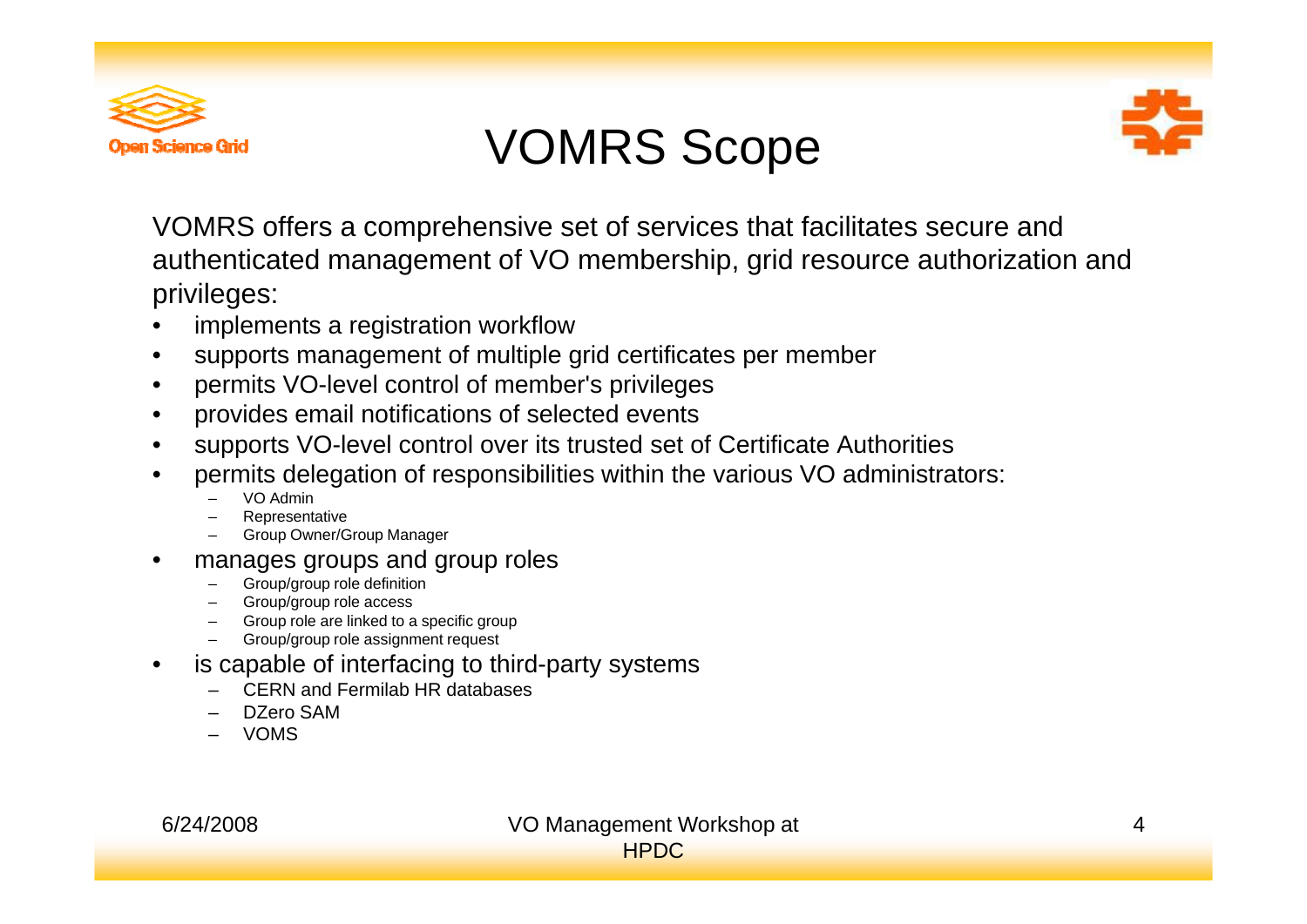

## VOMRS Deployment



- $\bullet$ VOMRS is <sup>a</sup> part of VDT
- $\bullet$  Multiple production installations:
	- Fermilab:
		- 11 instances. Total number of registered users  $> 5,000$
	- CERN:
		- 11 instances. Total number of registered users >4,000



- Also installed at
	- BNL
	- Texas Tech University
	- APAC University of Melbourne
	- •**Desy**
	- Forschungszentrum Jülich



#### 6/24/2008 VO Management Workshop at HPDC

5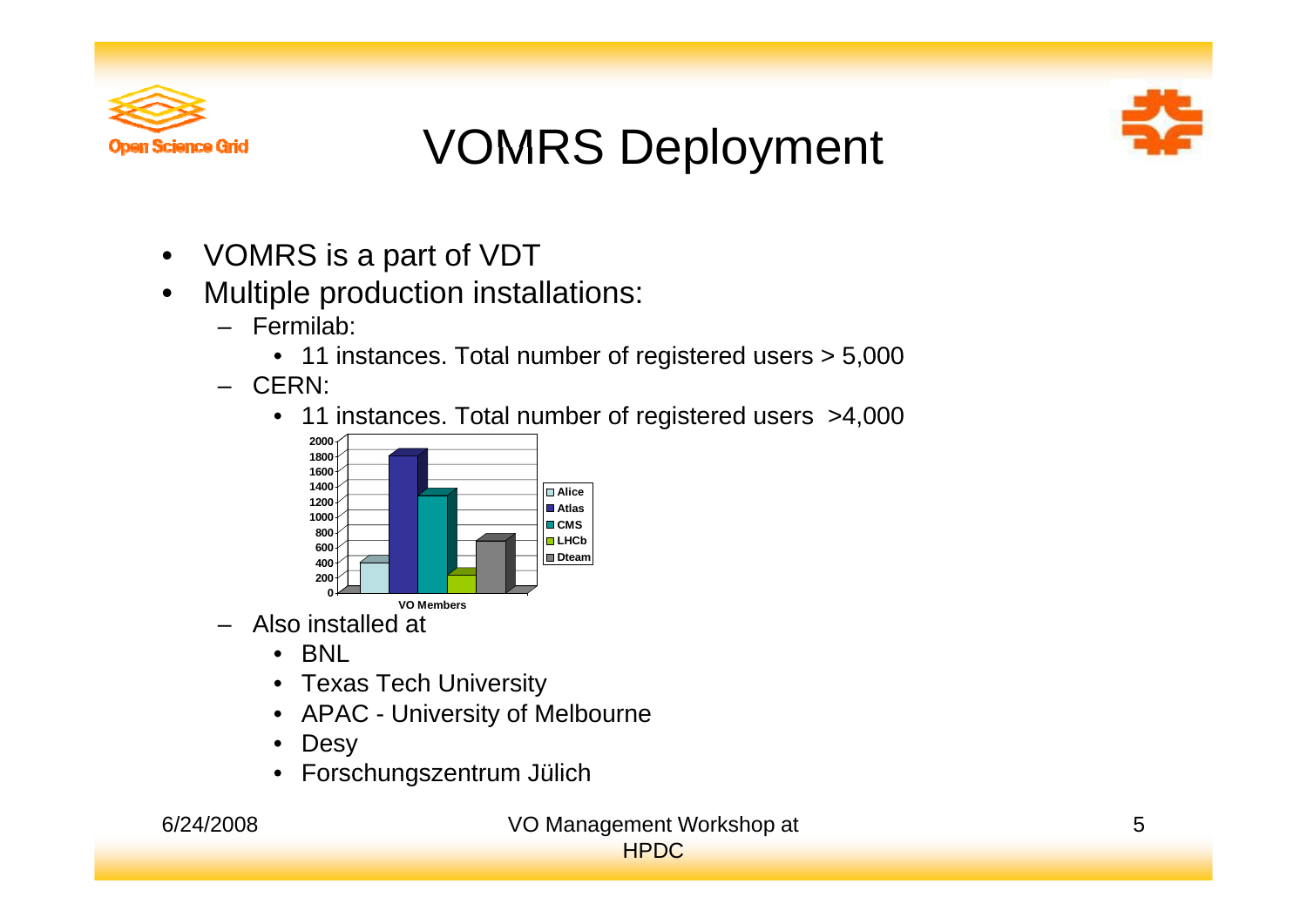

## VOMRS and VOMS-Admin Convergence (I)



- $\bullet$  VOMS-Admin is emerging:
	- 2.5 version will have a lot of new features.
	- –This raises the possibility of rationalizing the support and converging on a single solution by continuing and extending our current collaboration.
- $\bullet$  There are several crucial features that should be implemented in VOMS-Admin in order to do so: . . . . **.** . **. .** . . . . . . . .
	- Persistent member's status
	- Member's institutional expiration
	- Enhance handling of groups and group roles:
		- Group and group role definitions
		- O pened/Restricted access
		- Possibility to attached a particular role to a specified group

*continued on the next slide …*. . . . . . . . . . .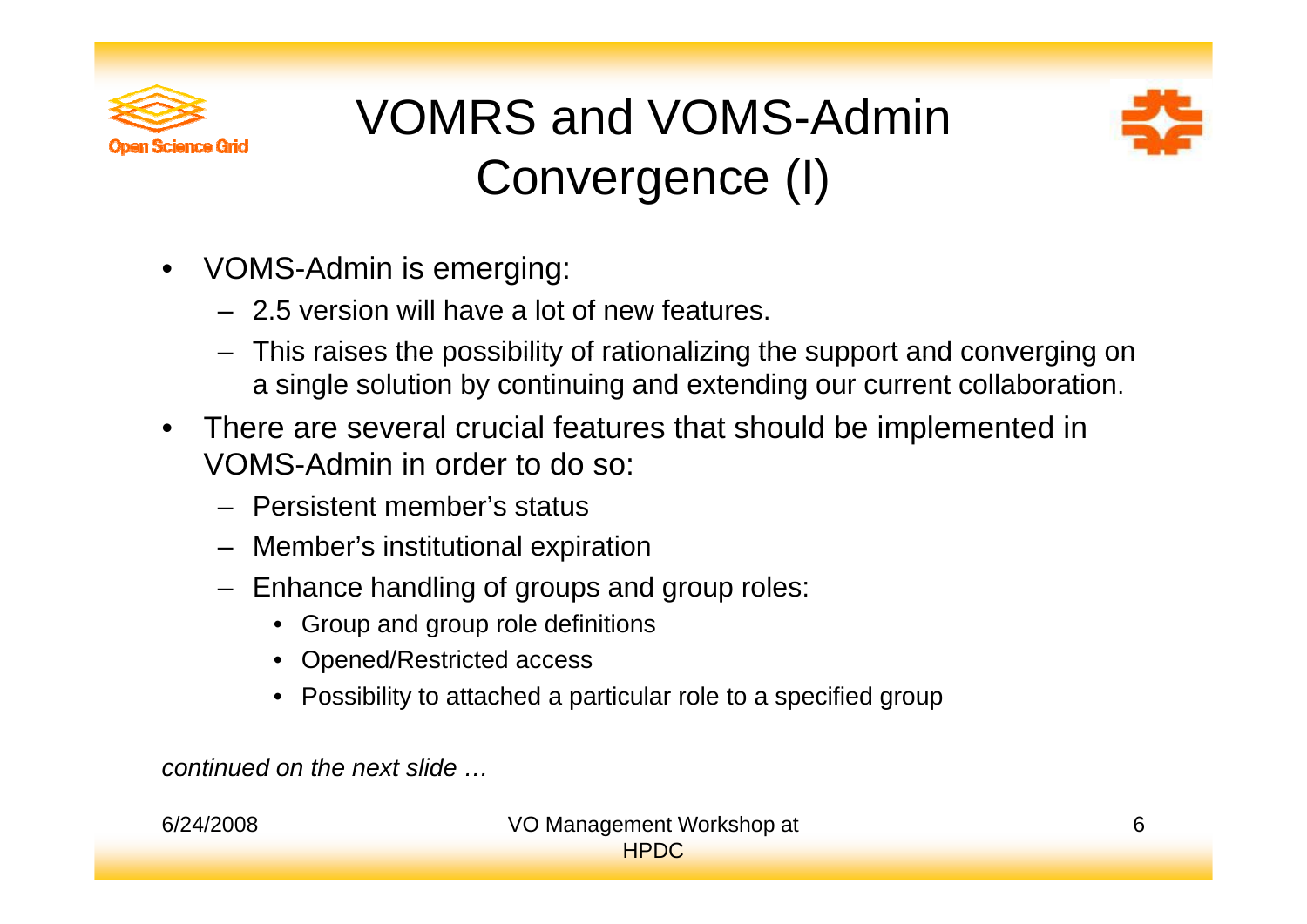

## VOMRS and VOMS-Admin Convergence (II)



- $\bullet$ • List of required features :
	- Interfacing third-party services during registration and membership validation
	- $-$  Dynamic list of collected personal information
	- Registration workflow and event notification
	- Web UI improvements
		- Online help
		- Sortable, selectable output
		- Ability to execute actions for multiple users simultaneously
- •• Required effort estimated by VOMS-Admin developers is about 8-10 FTE months + 2 months for customer feedback and deep testing
- $\bullet$ This effort is coordinated by LCG VO Registration Task Force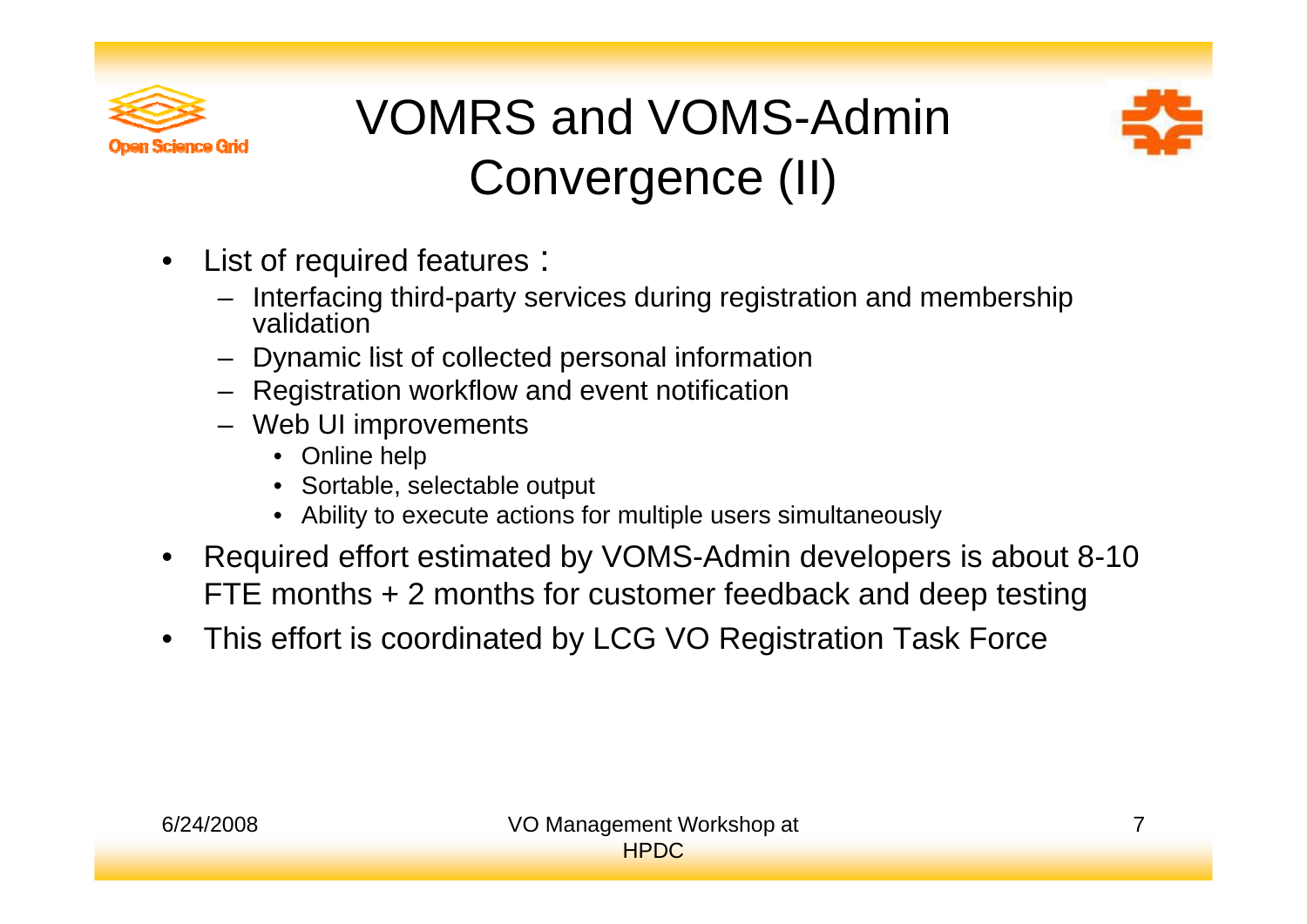**VOMRS and VOMS-admin Convergence**



#### VO Services Architecture





6/24/2008 VO Management Workshop at HPDC

8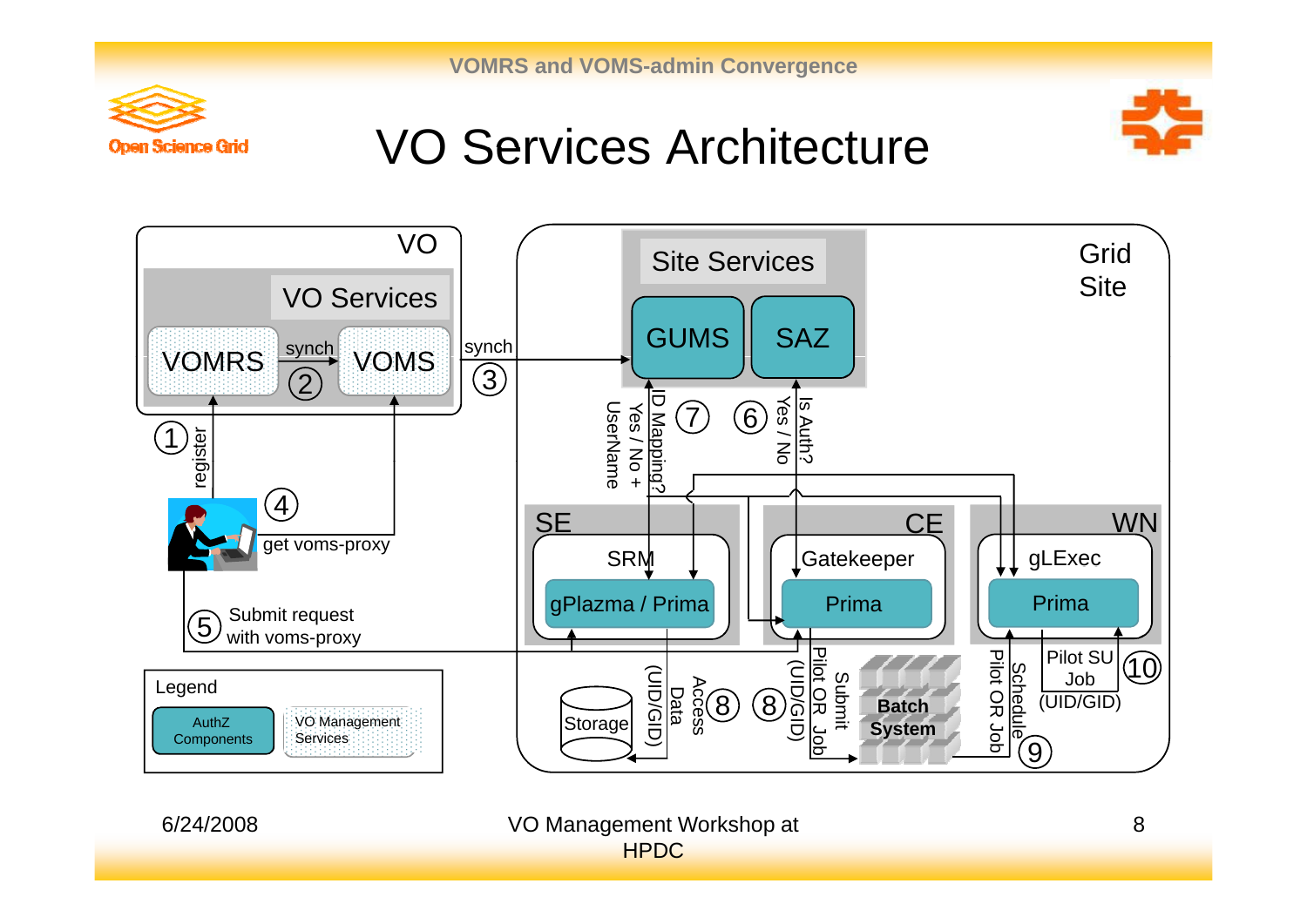

#### VO Services Project



- VO Services project provides user registration to VO and fine-grain access authorization to resources.
	- Gabriele Garzoglio (Fermilab) is project leader.
- $\bullet$  VOMRS forms part of a set of VO services implemented in accordance to the OSG blueprint and targeted to meet the needs of the OSG:
	- Certificate to User Account Mapping (GUMS)
	- Authorization for Storage and Compute Services (gPlazma, glExec)
	- Site Banning Tool (SAZ)
- $\bullet$  Working with Globus, EGEE/gLite and INFN to provide interoperability and consolidate the implementations in the future (Authorization Interoperability Project)
- $\bullet$  Participating in the SVOPME project that provided the prototype tools for automating the process of managing role-based privileges over the Grid, from VOs to Grid sites
- $\bullet$ • Adapting VO services to new use cases (e.g. LIGO, Shibboleth based identity management).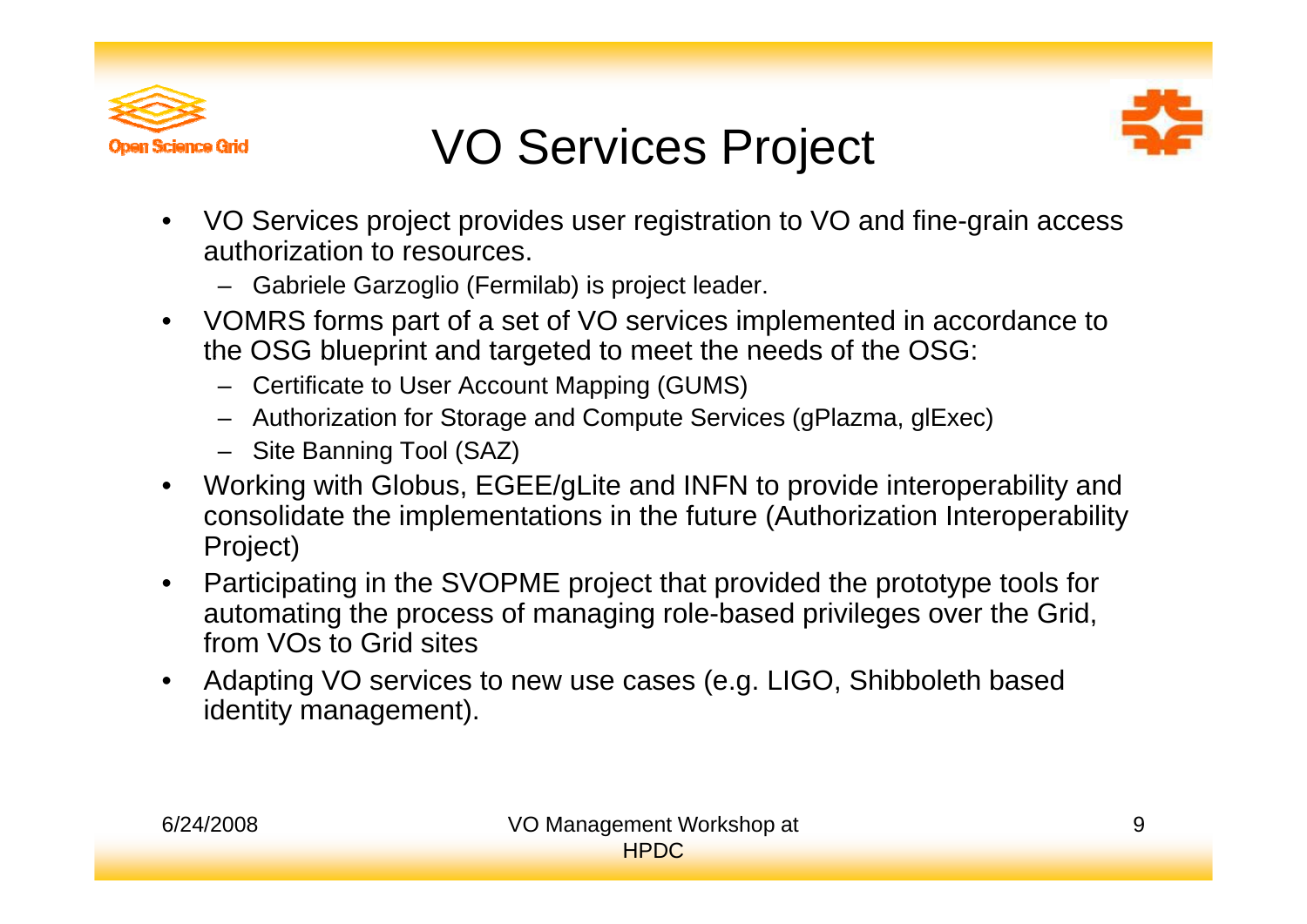





GUMS (Grid User Management System) maps users' grid credentials to site-specific identities in accordance with the site's grid resource usage policy

- •Replaces the Globus grid-mapfile.
- $\bullet$  Retrieves membership information from a VO server such as LDAP or VOMS.
- $\bullet$  Currently the focus is on operational properties of the tools, such as monitoring, status/availability checks, validity of the authz configuration at a site, etc.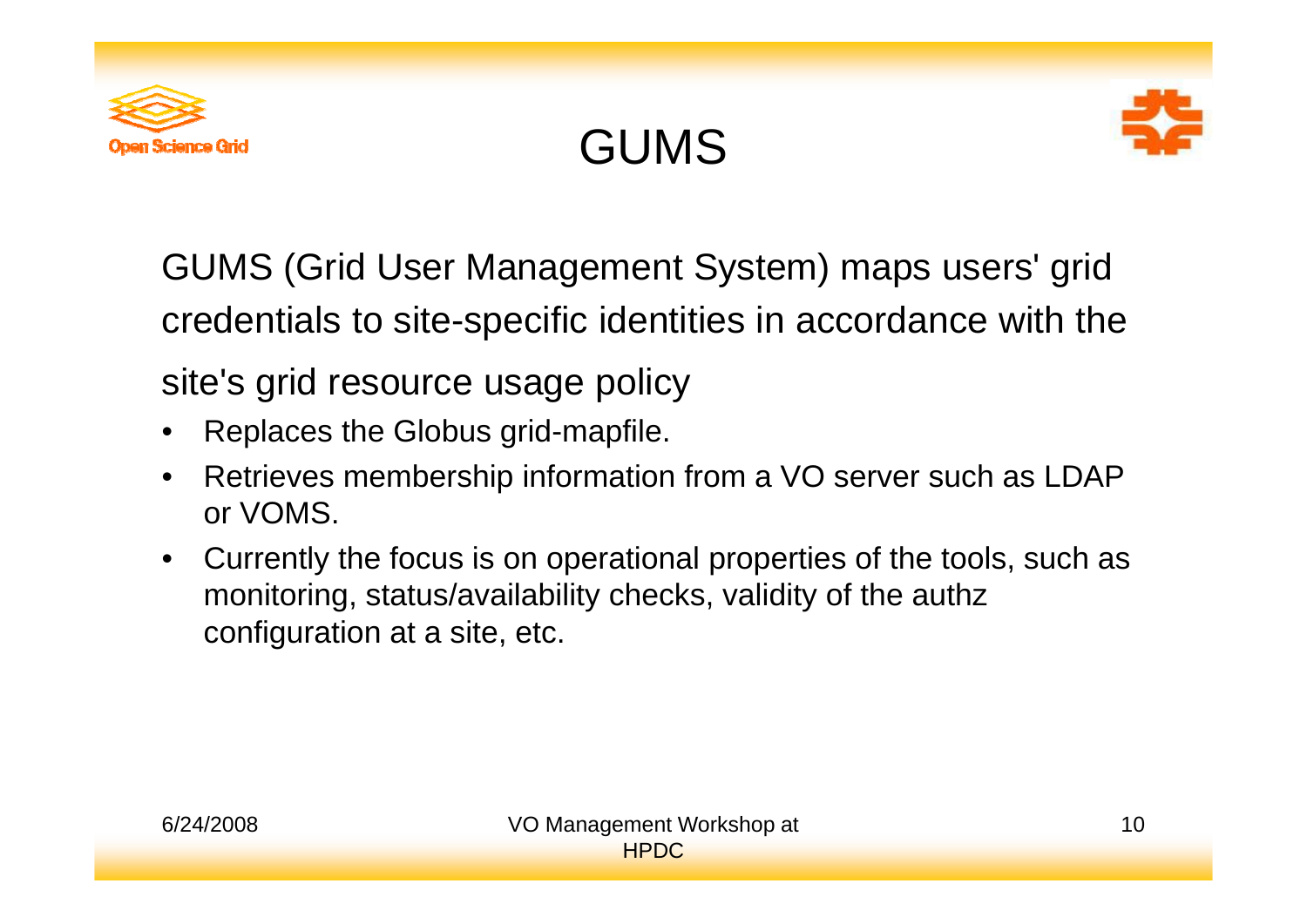

## gPlazma



gPlazma (Grid-aware PLuggable AuthoriZation MAnagement) provides the authorization decision and sitespecific user information relevant to user's credential when requested by storage cells (gridFtpdoor, SRM)

- $\bullet$ Retrieves username from GUMS by providing user's DN and FQAN.
- • Retrieves storage-privilege set {uid,gid, permitted storage area, r/w permissions} form Storage Meta Data Service.
- $\bullet$  Returns a User Authorization Record (a SAML response format) to gPlazma.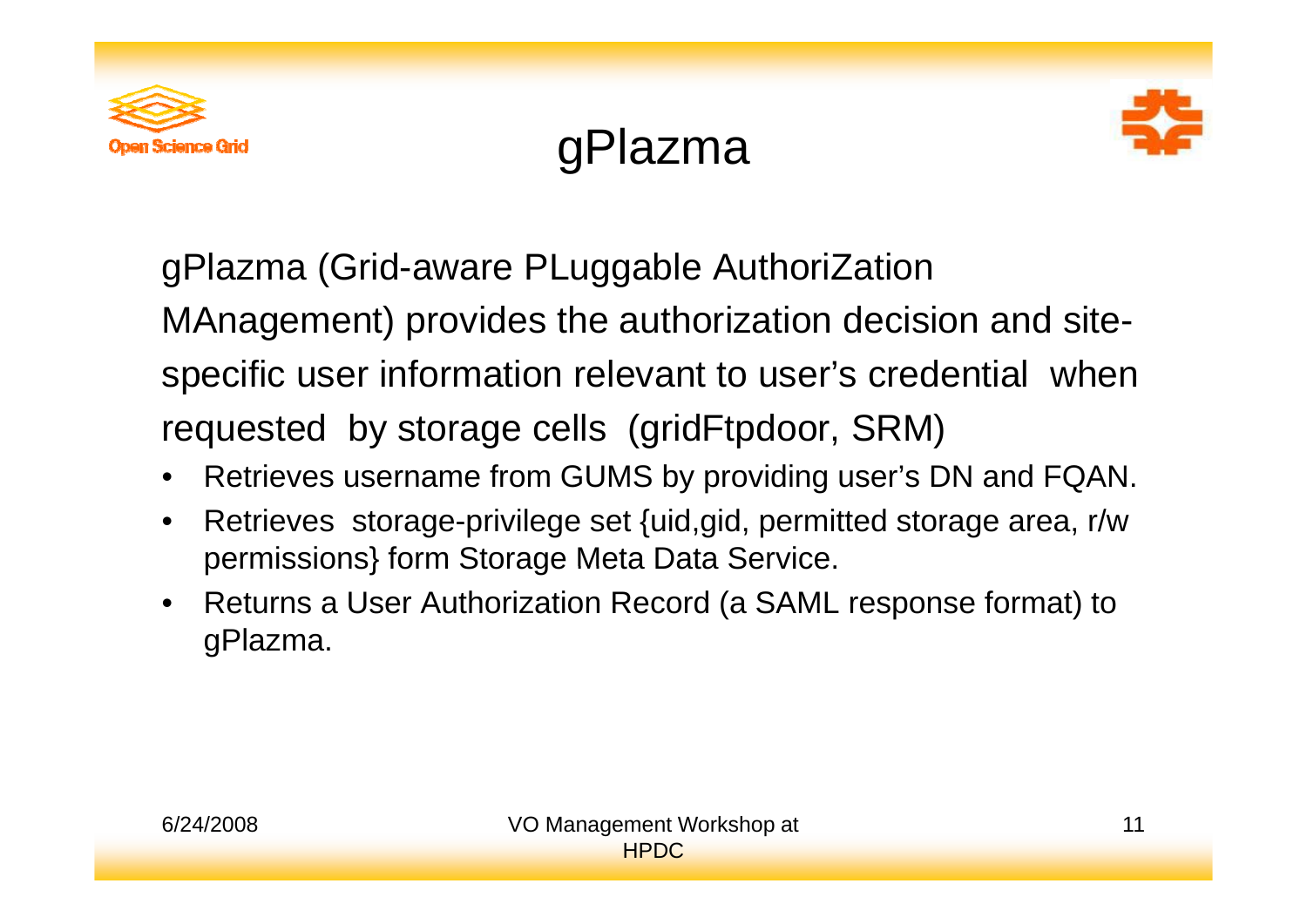

## SAZ



SAZ (Site Authorization Service ) allows security authorities of the grid site to impose sitewide policy and to control access to the site.

- •• Allows administrators to control user access to the site resources.
- • Provides means to retrieve the information about users and their access.
- $\bullet$  Authorizes user by checking
	- user's certificate chain
	- status of VO FQAN provided in extended certificate
	- user's access status

OSG is interested in this technology to implement a Gridwide banning tool.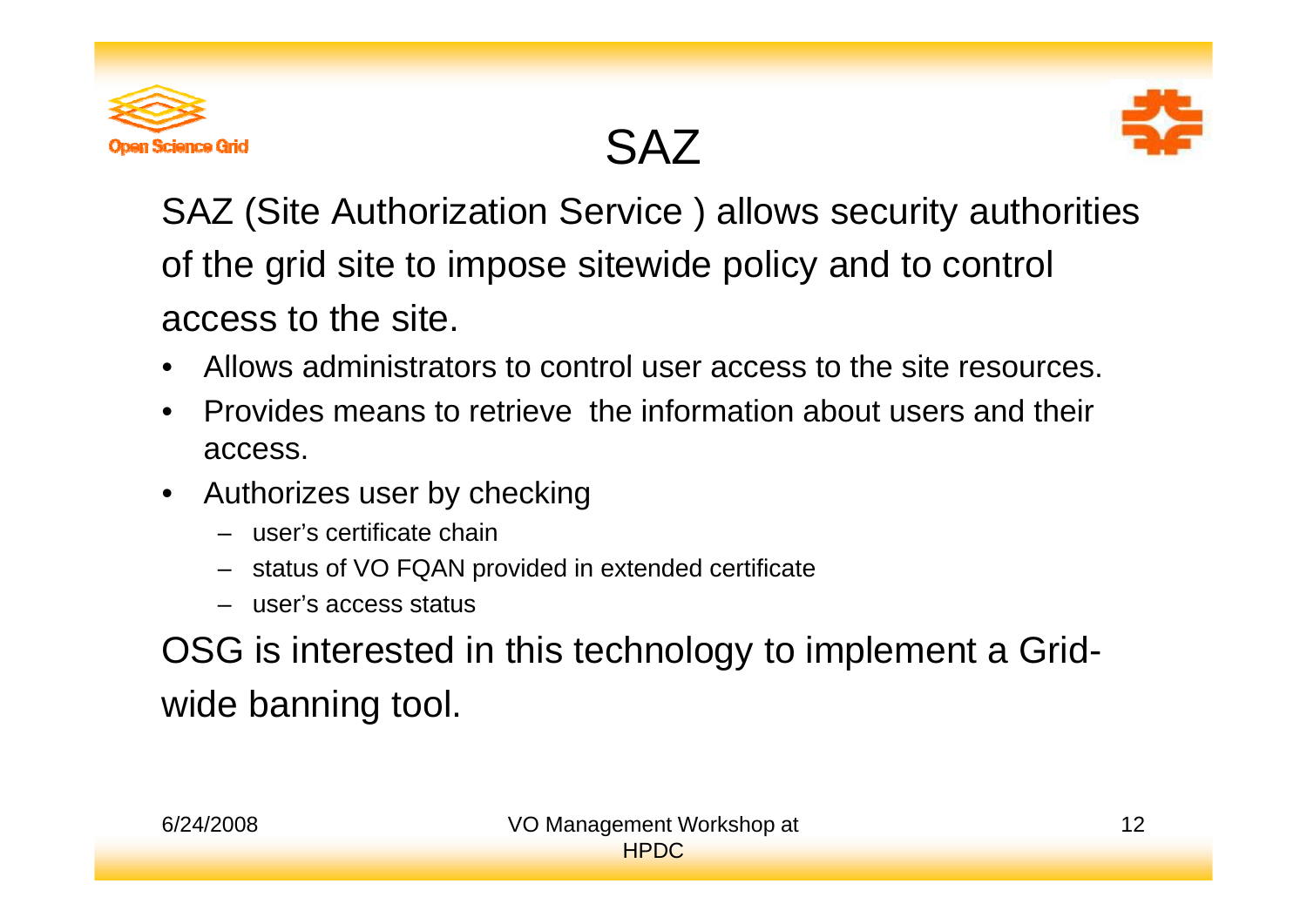

# Authorization Interoperability Activity



- Started in Oct 2006 as a collaborative effort between the OSG VO Services Project, EGEE, Globus and Condor (joined later)
- $\bullet$  Goal: To provide interoperability between middleware and authorization infrastructures.
- $\bullet$  The common protocol is used by resource getaways, or Policy Enforcement Points (PEP) to interact with Policy Decision Points (PDP)
- For each access request, the PDP informs the PEP on whether access is granted or denied and, what obligations need to be enforced if access if granted.
- $\bullet$  Obligations are used as a mechanism to restrict privileges at Grid resources.
- The final design document: "An XACML Attribute and Obligation Profile for Authorization Interoperability in Grids" *http://cd-docdb.fnal.gov/cgi-bin/ShowDocument?docid=2685*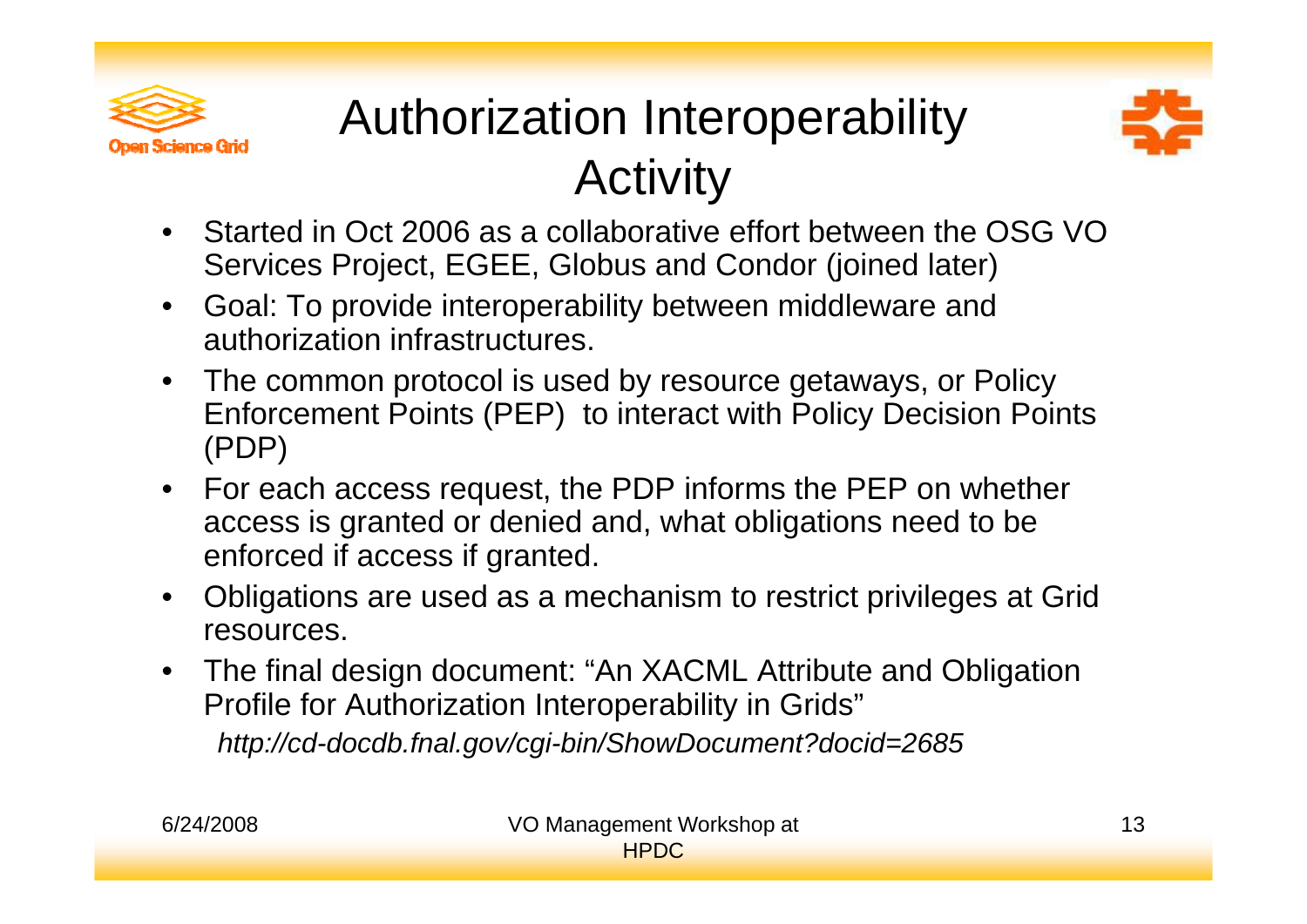



### SVOPME Project

- $\bullet$  SVOPME – A Scalable Virtual Organization Privileges Management Environment.
	- Joint Project : Tech-X Corporation and Fermilab financed by Small Business Innovation Research
	- Phase I is completed in March 2008
- $\bullet$  Goal to develop tools and services for automating the process of managing role-based privileges over the Grid, from VOs to Grid sites.
- $\bullet$  Prototype tools were developed to facilitate the automatic propagation of privilege data
	- VO Policy Editor generates VO policies and verification queries
	- VO/Grid Policies Comparer - produces <sup>a</sup> report on which VO policies are honored by the Grid site and which are not
	- VO/Grid Policies Advisor advises the Grid administrator on what amendments needs to be performed on the Grid; such that the Grid site complies with the VO policies
- $\bullet$  XML schema for specifying role-based privilege policies was defined and used to assist documenting and converting policies among VOs and Grid sites.
- $\bullet$  Proof of concept: Use standard policy languages (XACML) to express site and VO policies for our use cases.